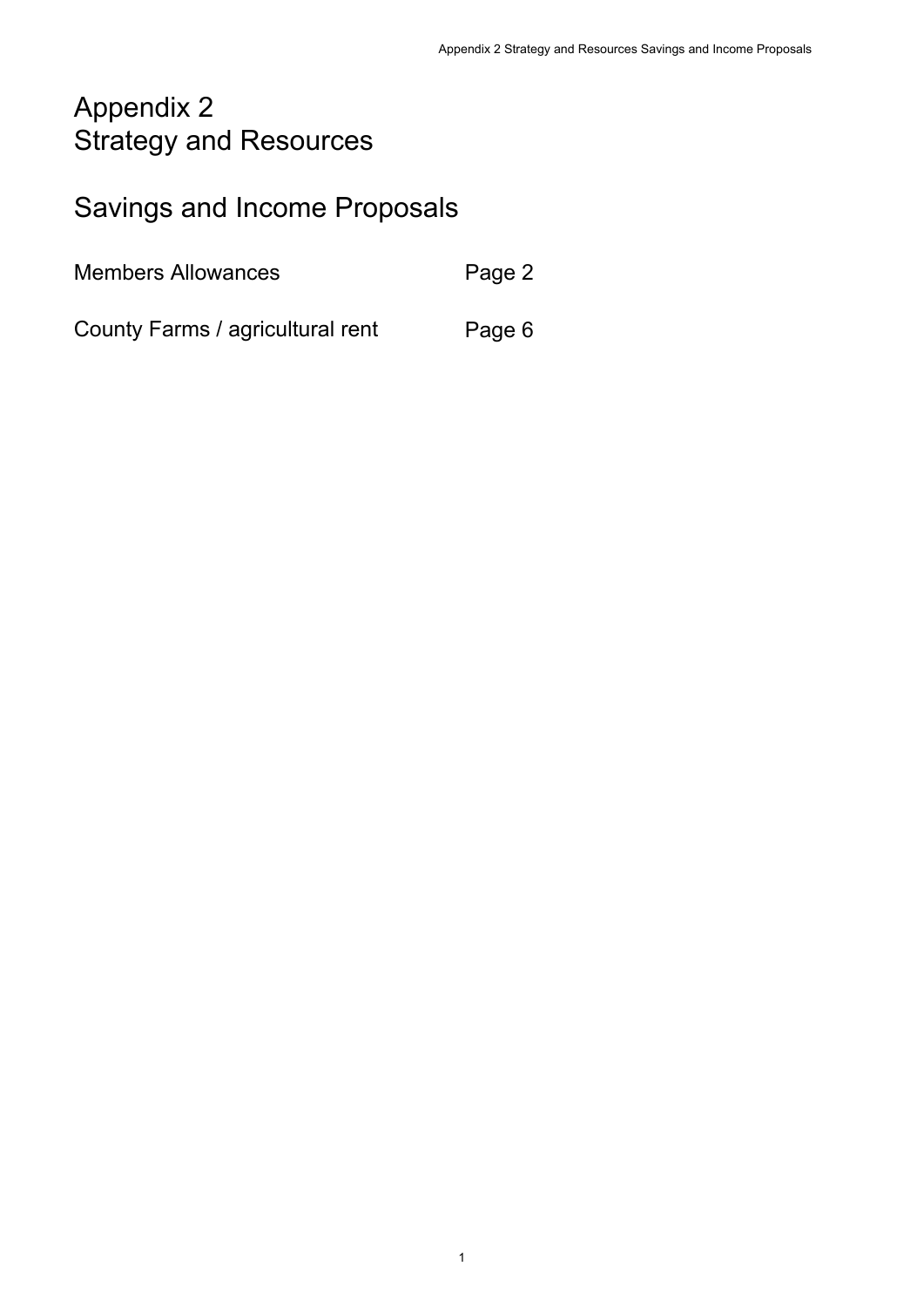# Business Planning: Business Case proposal

| <b>Project Title:</b>   | <b>Members' Allowances</b>    |
|-------------------------|-------------------------------|
| Committee:              | <b>Strategy and Resources</b> |
| 2022-23 Savings amount: | £40k                          |

Brief Description of proposal:

No Member may receive more than one special responsibility allowance. Savings could be made where Members are appointed to two roles as they are only eligble to receive one special responsibility allowance.

Date of version: 15 Sep 2021 BP Reference: C/R.6.105 Business Leads / Sponsors: Michelle Rowe

#### 1. Please describe what the proposed outcomes are:

With Members in their current roles, savings could be made from the Members' Allowance budget.

#### 2. What evidence has been used to support this work, how does this link to any existing strategies/policies?

Members' Allowances are recommended by an Independent Remuneration Panel and then approved by the Council. As set out in the Constitution, allowances comprise the following information:

#### Special Responsibility

#### **Group Leaders and Deputy SRAs (Special Responsibility Allowance)**

| Leader of the Council              | £31,704  |
|------------------------------------|----------|
| Deputy Leader of the Council       | £20,608  |
| Leader of the main opposition      | £10,462  |
| Leader of the minor opposition x 2 | £6,340   |
| Total                              | £69,114* |

The Leaders of the Labour and Independent Groups will not receive the Leader of the minor opposition allowances as they are part of the Joint Administration and therefore the Labour Leader receives one allowance as Deputy Leader of the Council and the Leader of the Independent Group receives one allowance as Chair of Communities, Social Mobility and Inclusion Committee.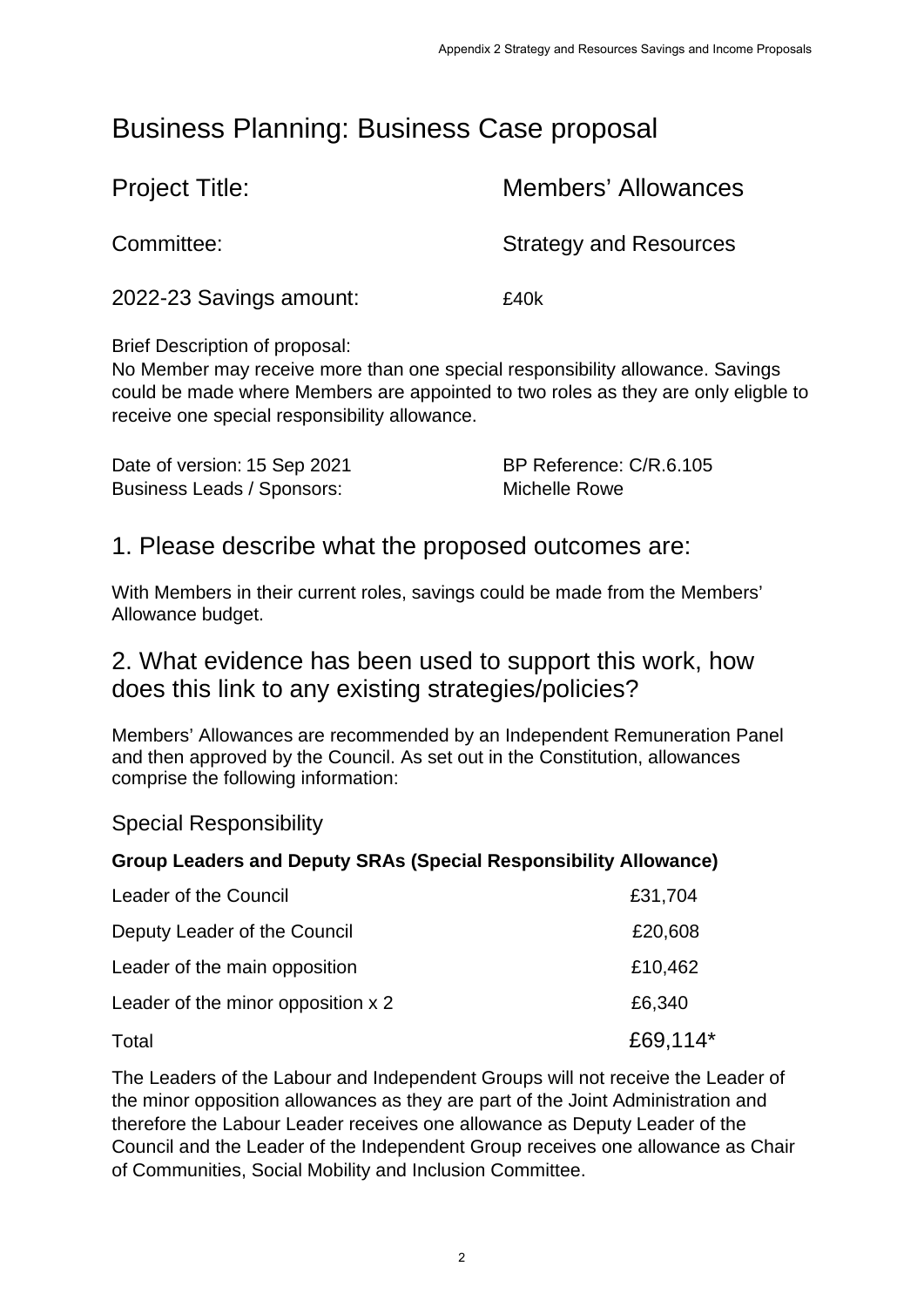\*The total which will actually be claimed is therefore £62,774 rather than the £69,114 total as above.

| <b>Policy and Service Committees</b> |
|--------------------------------------|
|--------------------------------------|

| Policy and Service Committee Chairs x 5      | £18,372  |
|----------------------------------------------|----------|
| Policy and Service Committee Vice-Chairs x 5 | £7.927   |
| Total                                        | £131,495 |

#### **Other Committees**

| <b>Audit and Accounts Committee Chair</b> | £7,926  |
|-------------------------------------------|---------|
| <b>Pension Fund Committee Chair</b>       | £7,926  |
| <b>Planning Committee Chair</b>           | £7,926  |
| Total                                     | £23,778 |

#### **Combined Authority Appointments**

| <b>Combined Authority Board Member</b>                   | £3,170     |
|----------------------------------------------------------|------------|
| Combined Authority Overview & Scrutiny Committee x 2     | £1,585     |
| <b>Combined Authority Audit and Governance Committee</b> | £1,585     |
| Total                                                    | £7,925 $*$ |

The Leader will not receive the Combined Authority Board allowance as they can only receive one allowance. The Council's representative on the Audit and Governance Committee is also the Chair of Audit and Accounts Committee so the same rule applies.

Fostering Panel Member to receive £140 per day or £70 per half day

\*Total which will actually be claimed is therefore £3,170 rather than the £7,925 total above

The allowances for the Chair and Vice-Chair of Council are not part of the Members' Allowances Scheme and are funded from a separate budget managed by the Chief Executive's office. However, the payments are taken out of the Members' Allowances budget during the financial year. The Chair of Council receives £10,462 and the Vice-Chair of Council receives £3,170. Total for Chair and Vice-Chair is £13,632.

Special Responsibility Allowance Total including the allowances for the Chair and Vice Chair of Council is £234,849 (This does not include the Fostering Panel)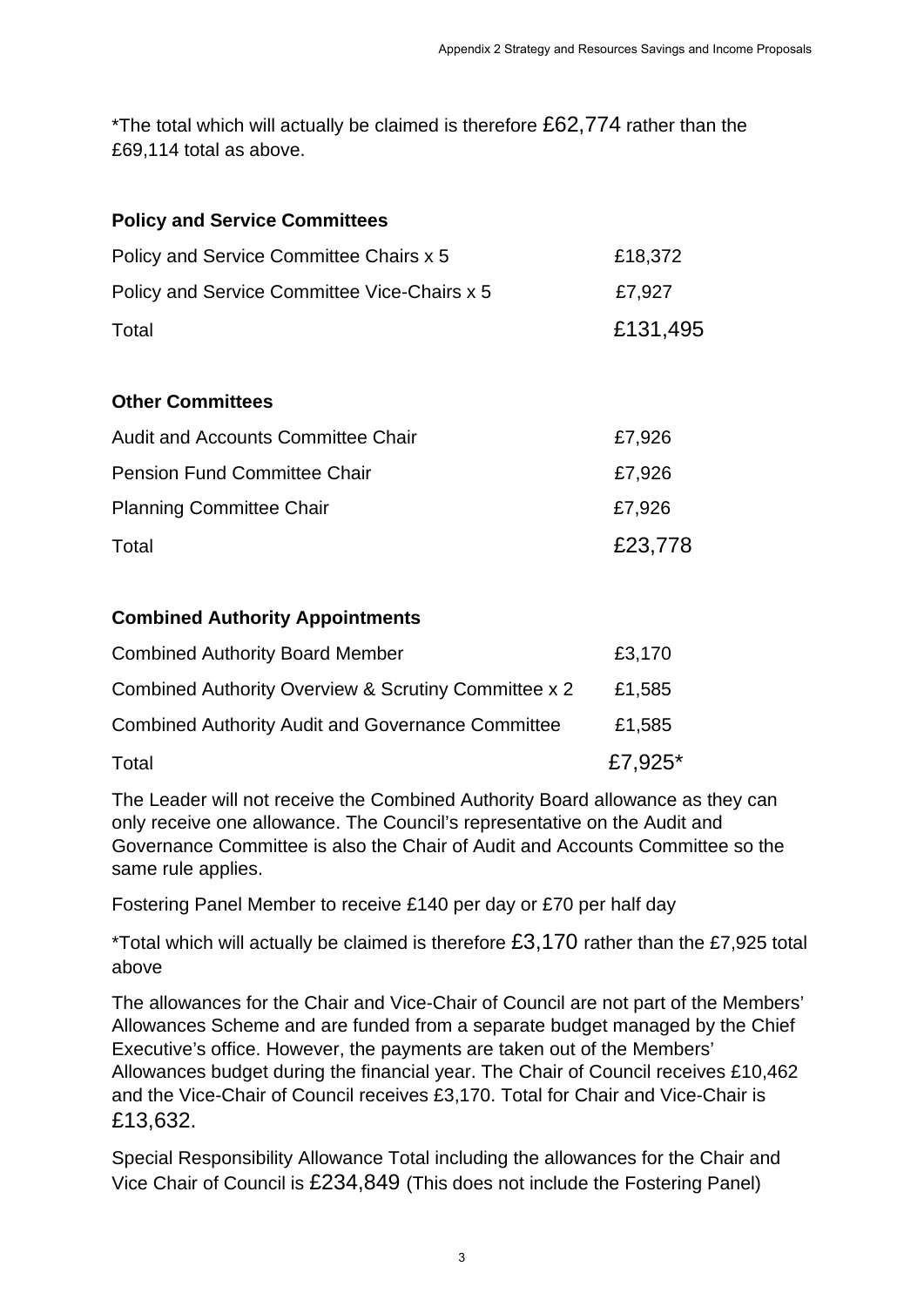#### Basic Allowance

£10,568 x 61 £644,648

At the start of the financial year, the following budget figures were set for Basic and Special Responsibility Allowance budgets of £629,215 and £311,075 respectively totalling £940,290.

The changes set out above proposed by the Independent Remuneration Panel and approved by Council total £879,497.

To that figure you need to add £1,000 which is the Independent Persons allowance.

The total is therefore £880,497.

(This includes the allowance to the Chair and Vice-Chair of Council, but does not include the Fostering Panel, which is claimed for as and when the member sits on the panel. It also applies the one member one SRA rule).

Once the national local government pay award is confirmed this will be applied and backdated to these allowances from 10th May 2021. The local government employers first offer was an increase of 1.5%, however, this has been rejected by the staff side and further consideration is pending. We would expect that the uplift will be not less than 1.5% equating to an additional £13,192 across the allowances set out in this report.

The total budget figure is therefore £880,497. However, the pay award for next year needs to be added which is approximately £13,192. Total is £893,689.

There will also be a need to claim £6,432 from next year to offset the pressure to the Chair and Chair's fund. Total is therefore £900,121.

The original budget was set at £940,290 so this would give a saving of £40,169.

#### 3. Has an options and feasibility study been undertaken? Please explain what options have been considered.

N/A

## 4. What are the next steps/ actions the Council should take to pursue it? Please include timescales.

We will need to await the outcome of the national local government pay award in order to confirm the savings amount that has been estimated.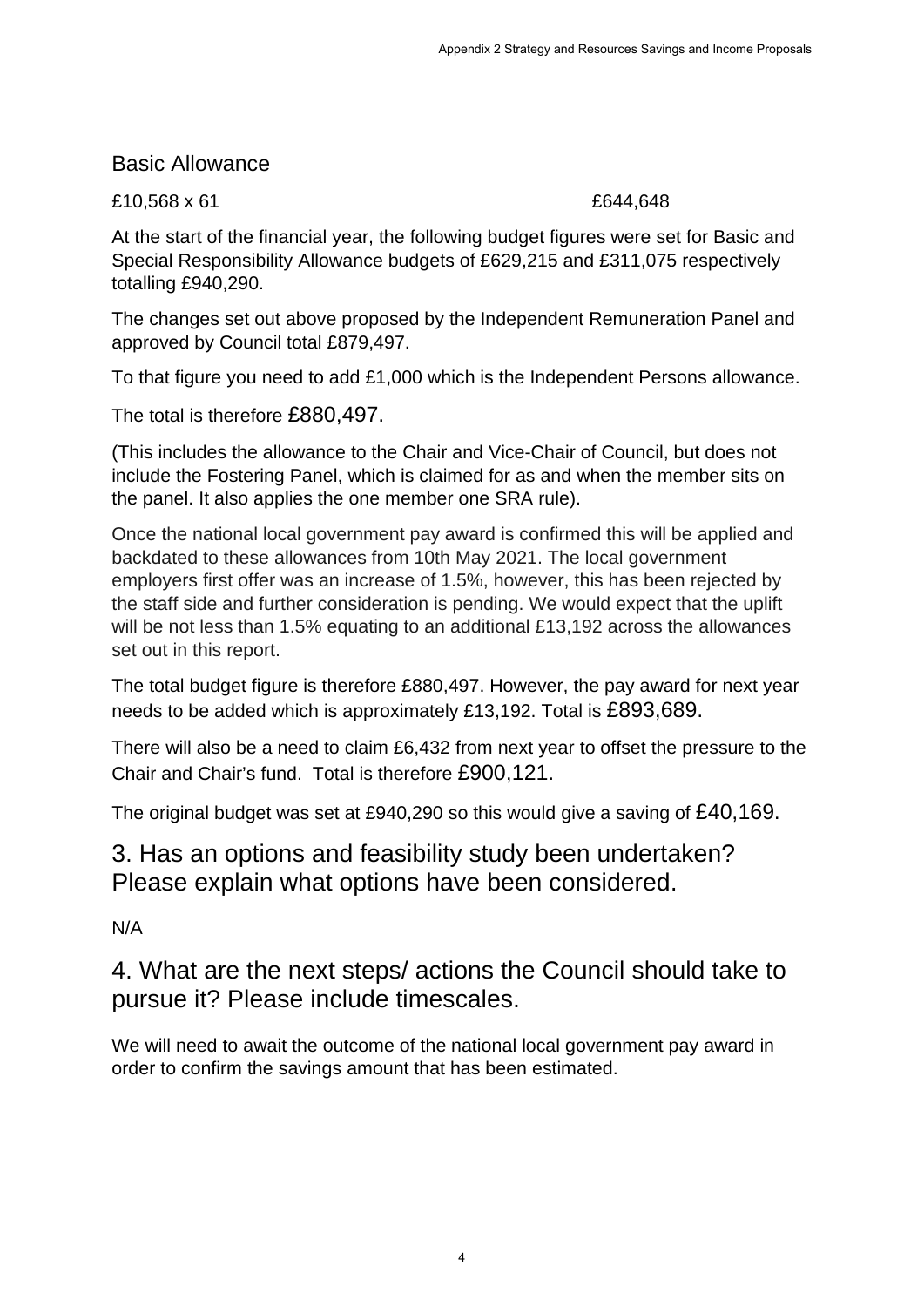5. Could this have any effects on people with Protected Characteristics including poverty and rural isolation? If so please provide as much detail as possible.

N/A The savings figures are simply related to current procedures and circumstances in the allowances that Members can receive.

6. What financial and non-financial benefits are there and how will you measure the performance of these? Are there any disbenefits? These MUST include how this will benefit the wider internal and external system.

Financial Benefits

Potential savings of £40,169

#### 7. Are there any identified risks which may impact on the potential delivery of this? What is the risk if we do not act?

It is important to note the following:

- Members cannot claim two special responsibility allowances, but if a new Member is appointed it becomes a new cost and so figures could be different to the current position.
- Co-opted Members can claim a Financial Loss Allowance which is a £50 flat fee per half day attended.
- Members can claim a Child and Dependant Carer's Allowance
- The Independent Remuneration Panel (IRP) want CCC to have a policy to support parental leave, which is going to Council on 9 November 2021
- Allowances are increased annually in line with the percentage increase in staff salaries
- The IRP is to undertake a review of the allowances for the new Policy and Service Committee Chairs and Vice-Chairs in twelve to eighteen months' time.

## 8. Scope: What is within scope? What is outside of scope?

The savings relate to Members' Allowances only.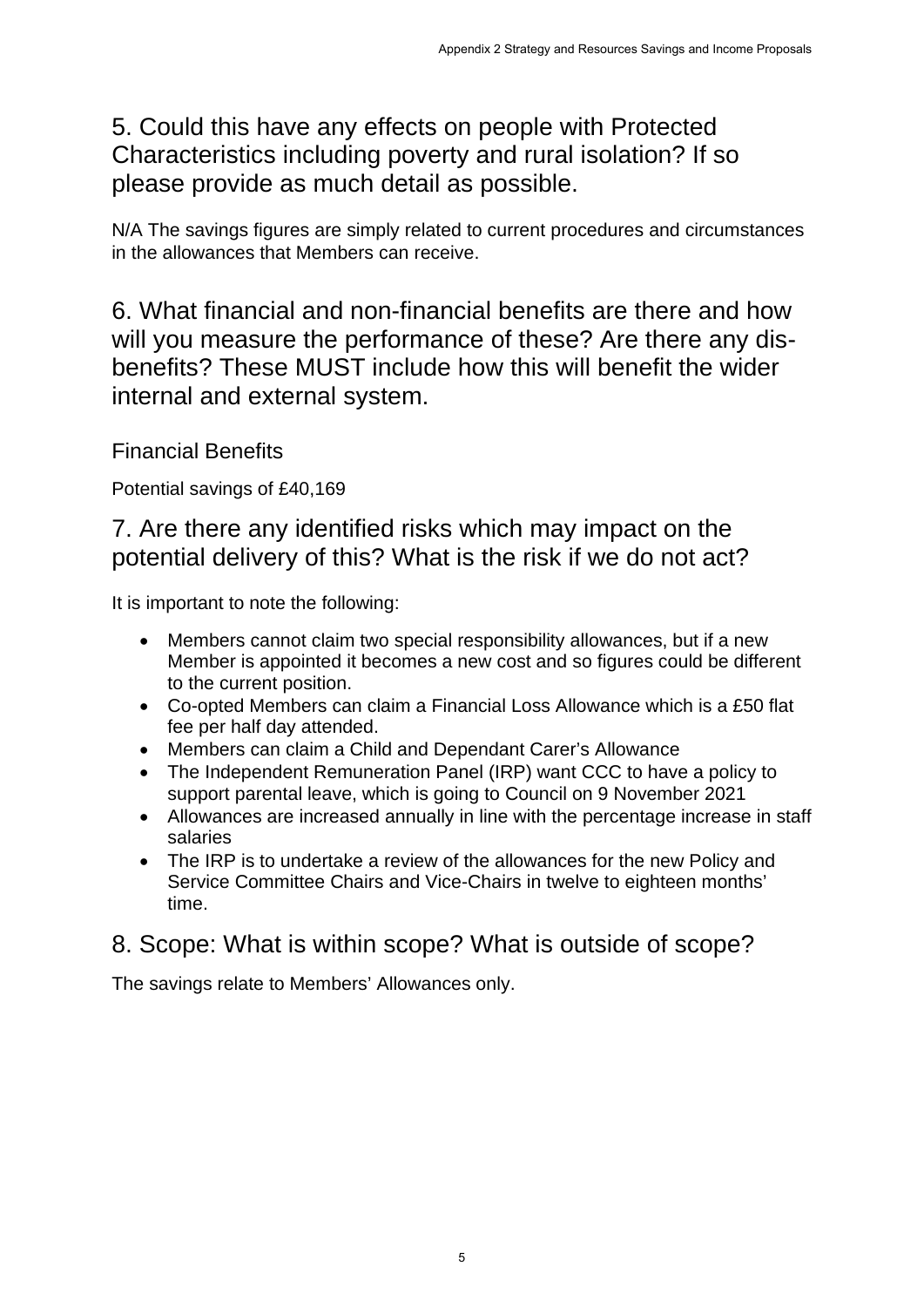# Business Planning: Business Case proposal

# Project Title: County Farms / Agricultural Rent

| Committee:                                                                                                                          | <b>Strategy &amp; Resources</b> |
|-------------------------------------------------------------------------------------------------------------------------------------|---------------------------------|
| Income / savings amount:                                                                                                            | £252k                           |
| Increase in income expected between 2021-22 and 2022-23 is £252k                                                                    |                                 |
| Brief Description of proposal:<br>10% uplift in rent expected from October 2021- September 2022<br>2.5% annual uplift from Oct 2022 |                                 |

| Date of version: 25/10/2021 | BP Reference: C/R.7.120 | [and C/R.7.151] |
|-----------------------------|-------------------------|-----------------|
|-----------------------------|-------------------------|-----------------|

Business Leads / Sponsors: John Nash Rural Asset Manager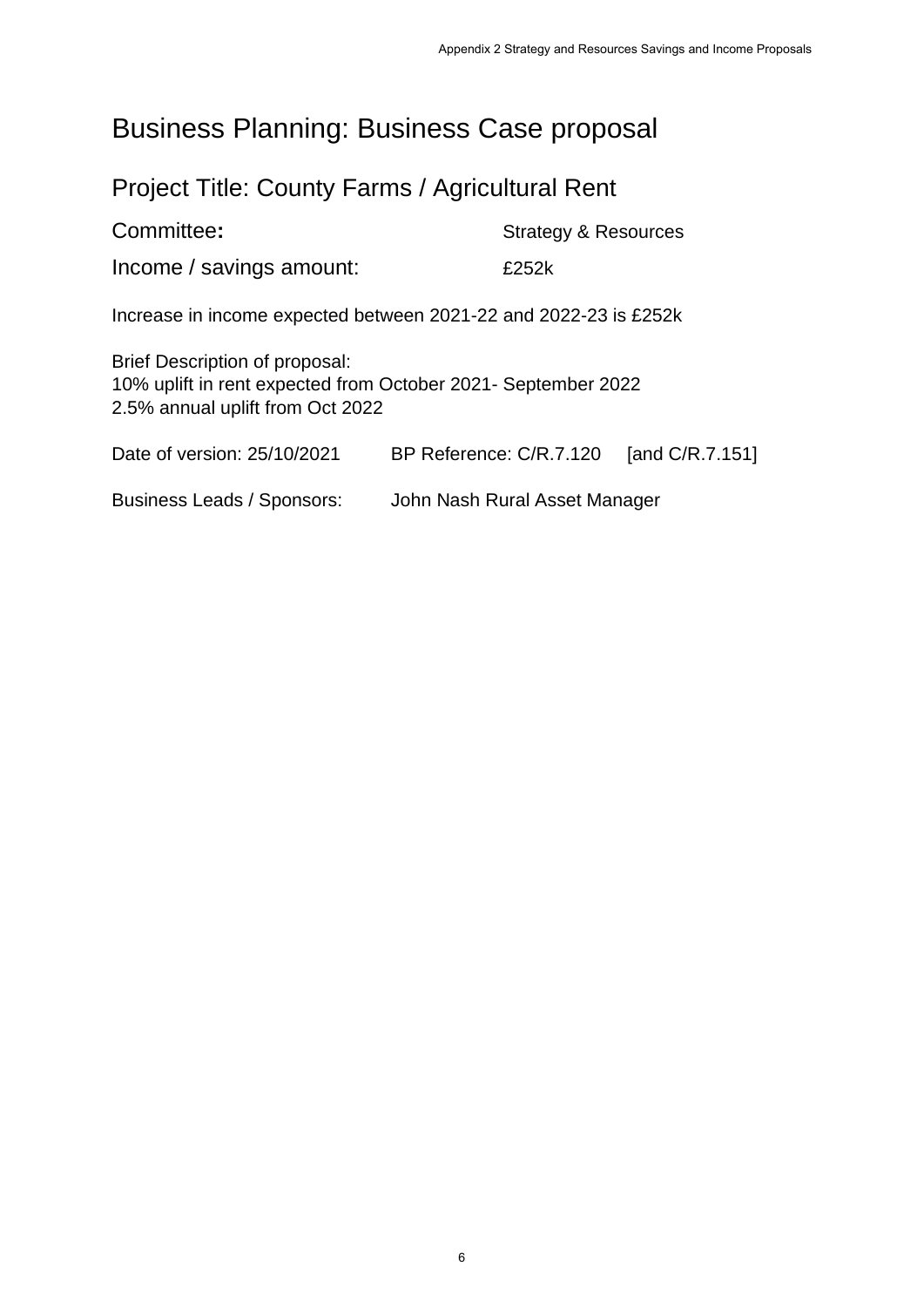## 1. Please describe what the proposed outcomes are:

Agricultural legislation enables review of rents every 3 years with 12 months notice required.

With 98% of this year's rent reviews completed (44 holdings) Cambridgeshire County Council has increased the passing rent by an average of 16.39%. [There were some big increases this year to play catch up due to earlier internal resource restrictions]

Further, relets to existing tenants and new lettings (31 in total start date October 2021) has resulted in an increase of 16% on the passing rent.

Review of commercial lettings have also increased over 100% (one is subject to contract but with heads of terms agreed on a vacant property) .

These are very good results in the current climate and see a circa 9% increase across the rural portfolio as a whole. The changes are implemented for the agricultural year effective from October and so span two financial periods. Looking ahead to next October we have served rent review notices on 40 holdings (rent roll £400,000) where we believe there is a realistic opportunity to increase rents.

The figures at the top of this business case reflect those numbers apportioned to the relevant financial year.

There remains the possibility that tenants may serve notice on us for rent reductions moving forward.

Further ahead 2.5% is a place marker for future business planning across the portfolio and is a realistic reflection of the uncertainty in agriculture.

| <b>New BP</b> |                   |                                              |                            |
|---------------|-------------------|----------------------------------------------|----------------------------|
|               | <b>Farm rents</b> | <b>Covid Commercial</b><br><b>Impairment</b> | <b>TOTAL Income Budget</b> |
| <b>Base</b>   | $-E4,705,000.00$  |                                              | $-E4,705,000.00$           |
| 21/22         | $-E290,000.00$    | £205,000.00                                  | $-E4,790,000.00$           |
| 22/23         | $-£45,769.02$     | $-E205,000.00$                               | $-£5,040,769.02$           |
| 23/24         | $-£126,019.23$    |                                              | $-£5,166,788.24$           |
| 24/25         | $-£129,169.71$    |                                              | $-£5,295,957.95$           |
| 25/26         | $-E132,398.95$    |                                              | $-£5,428,356.90$           |
| 26/27         | $-E135,708.92$    |                                              | $-£5,564,065.82$           |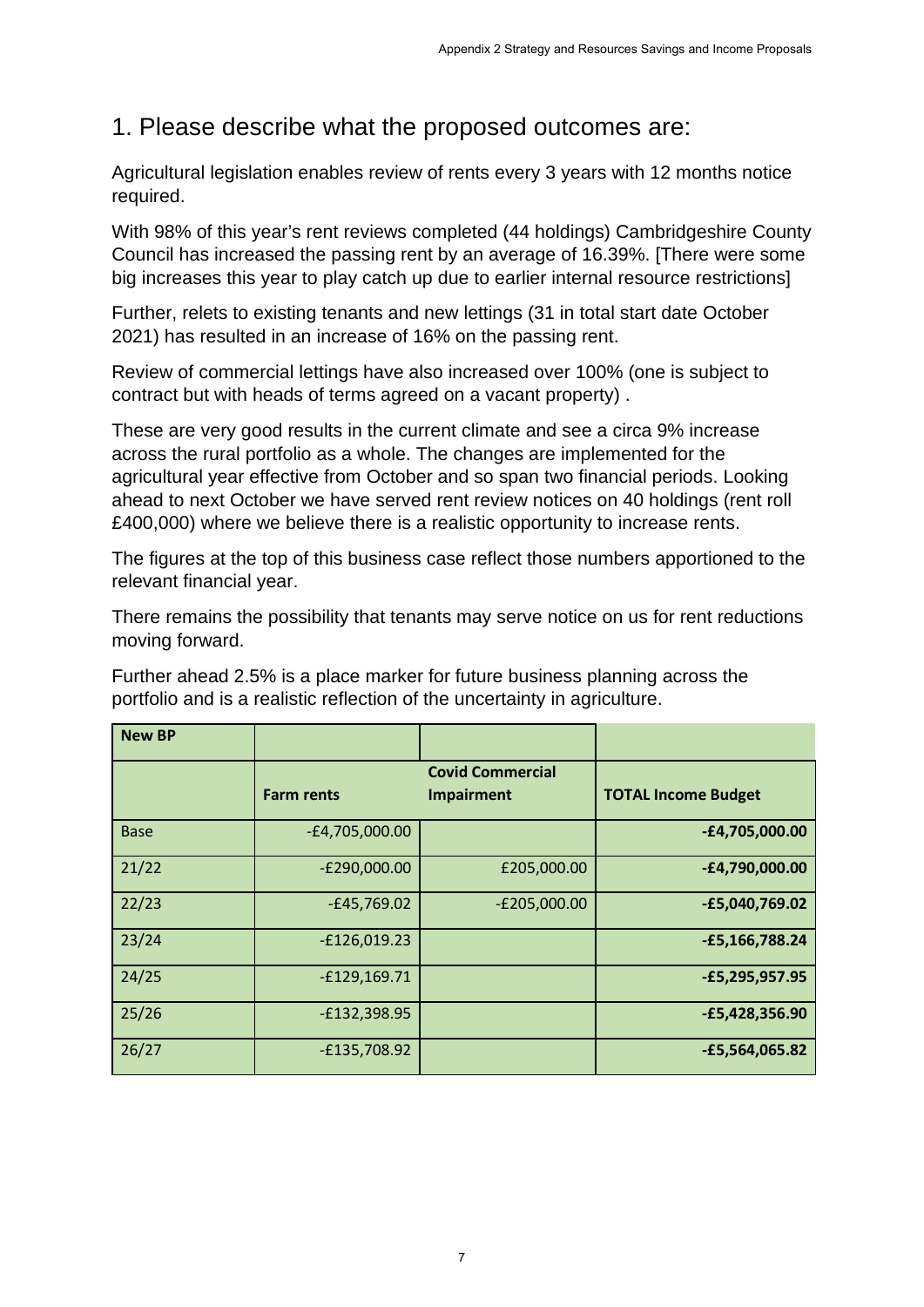## 2. What evidence has been used to support this work, how does this link to any existing strategies/policies?

Unlike commercial rents, agricultural rents are not subject to specified increases using RPI (Retail Price Index) formulae. Forecasting currently is particularly difficult due to uncertainty surrounding significant influences in farming – grain prices affected by uncertainty of world grain stocks due to climatic influences (flood and drought), increasing cost of inputs due to world shortages and cost of production (e.g fertiliser and diesel) as well as reducing subsidy payments in the UK. As such, the rent review process is specialised and can vary enormously year to year due to world markets.

The work is underpinned by the County Farms Strategy and overseen by the County Farms Member Reference Group. Minor consultancy support has been provided from a firm of Agricultural Surveyors, for more complex cases.

## 3. Has an options and feasibility study been undertaken? Please explain what options have been considered.

The alternative to this proposal would be for the Council to not implement or delay rent reviews, meaning the Council would forego income due under the Farm Business Tenancies agreed.

## 4. What are the next steps/ actions the Council should take to pursue it? Please include timescales.

The next steps are to agree the proposal for BP 2022-23 and minimum of 2.5% annually thereafter. We are also exploring opportunities from biodiversity net gain further ahead.

## 5. Could this have any effects on people with Protected Characteristics including poverty and rural isolation? If so, please provide as much detail as possible.

It is not anticipated that the proposal will have effects on people with protected characteristics as we are following a standard commercial process.

6. What financial and non-financial benefits are there and how will you measure the performance of these? Are there any disbenefits? These MUST include how this will benefit the wider internal and external system.